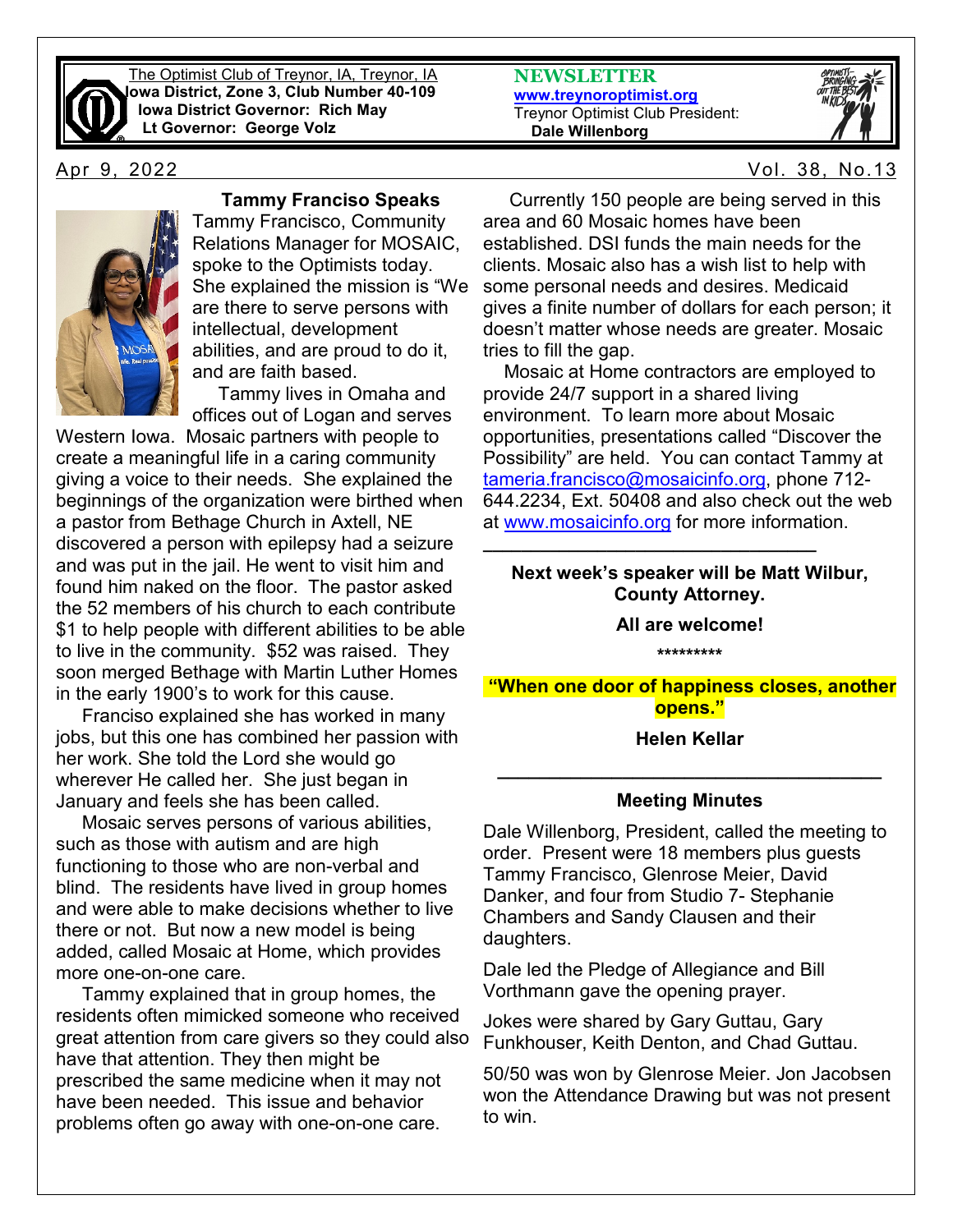Birthdays/Anniversaries: We celebrated the 11<sup>th</sup> birthday of Eva Clausen, a guest from Studio 7 today.

We also celebrated the  $55<sup>th</sup>$  anniversary of Jim and Diane Clausen.

### **Bragging Rights: (\$ are used for youth activities)**

- Jeff Jorgensen contributed \$5 to announce recent tests on his wife's Stage 4 pancreatic cancer are appearing there is eradication of the cancer!
- Judy Guttau donated to announce she is retiring from work on May 1.

### **BUSINESS:**



- Studio 7 Dance Team members were present to receive a check for \$1202.80 which they will use for costume costs and competition dance team fees. There are 16 girls all together in competition.
- The Scholarship review team will meet Wednesday at 1 PM to select finalists.
- Gary Guttau reported a check has been written to HOBY (Hugh O'Brian Youth Leadership) for \$545 for the participation of Emery Whitney and Hailey Nowland.
- Can kennel sorting will be at 2 PM Wednesday to benefit JOI Club.
- The group was reminded that Mulch Madness will occur on Thursday, April 28. Plan to meet **Events** at the north parking lot of the football field at 12:30 (or a few minutes before). The event will last from  $12:30 - 2$  or 3. Community volunteers are needed and welcome. The State Forrester will be coming as well.
- John Klein reported he is waiting for a decision to be made in Oakland regarding the

swimming pool and if it will be possible for us to sponsor a bus to take students there for lessons.

- May 1 will be the Optimist Youth Appreciation at Zion Congregational Church. Cookies will be needed.
- May 7 is the Treynor Optimist Kite Flying event for  $3^{rd}$ -4<sup>th</sup>-5<sup>th</sup> graders at The T. The art teacher will be helping the students decorate their kites in school.
- There was some preliminary discussion about the Glenwood Resource Center closing in 2024 so we will need to figure out what to do next.

#### **COMMUNITY NEWS:**

- The Mock Crash at the Treynor High School prompted Steve Chambers to share that he saw an electronic sign message on the interstate that was apropos: "Driving is similar to a baseball game. The goals are the same – make it home safe!"
- As a result of the missile tours that the Optimist Club had, AEA is sponsoring a free public tour on Sat., June 4 at 10:30 AM which will include touring the AEA building as well as the property where the silos are, owned by Jeff Danker.

The meeting was closed with reciting the Optimist Creed.

# **HUMOR**

One minute you're young and fun. And the next, you're turning down the stereo in your car to see better.

# **Calendar**

| Apr 11 | Cut-off date to register for conference             |  |
|--------|-----------------------------------------------------|--|
|        | below.                                              |  |
| Apr 13 | Can Kennel Sorting at 2 PM                          |  |
|        | Apr 22-23 Iowa District 3rd Q Conference at Holiday |  |
|        | Inn & Suites - Ameristar, Council Bluffs.           |  |
| Apr 28 | <b>Mulch Madness</b>                                |  |
| May 1  | <b>Optimist Youth Appreciation Event</b>            |  |
| May 7  | Student Kite Flying Day in Treynor at "The          |  |
|        |                                                     |  |
|        |                                                     |  |